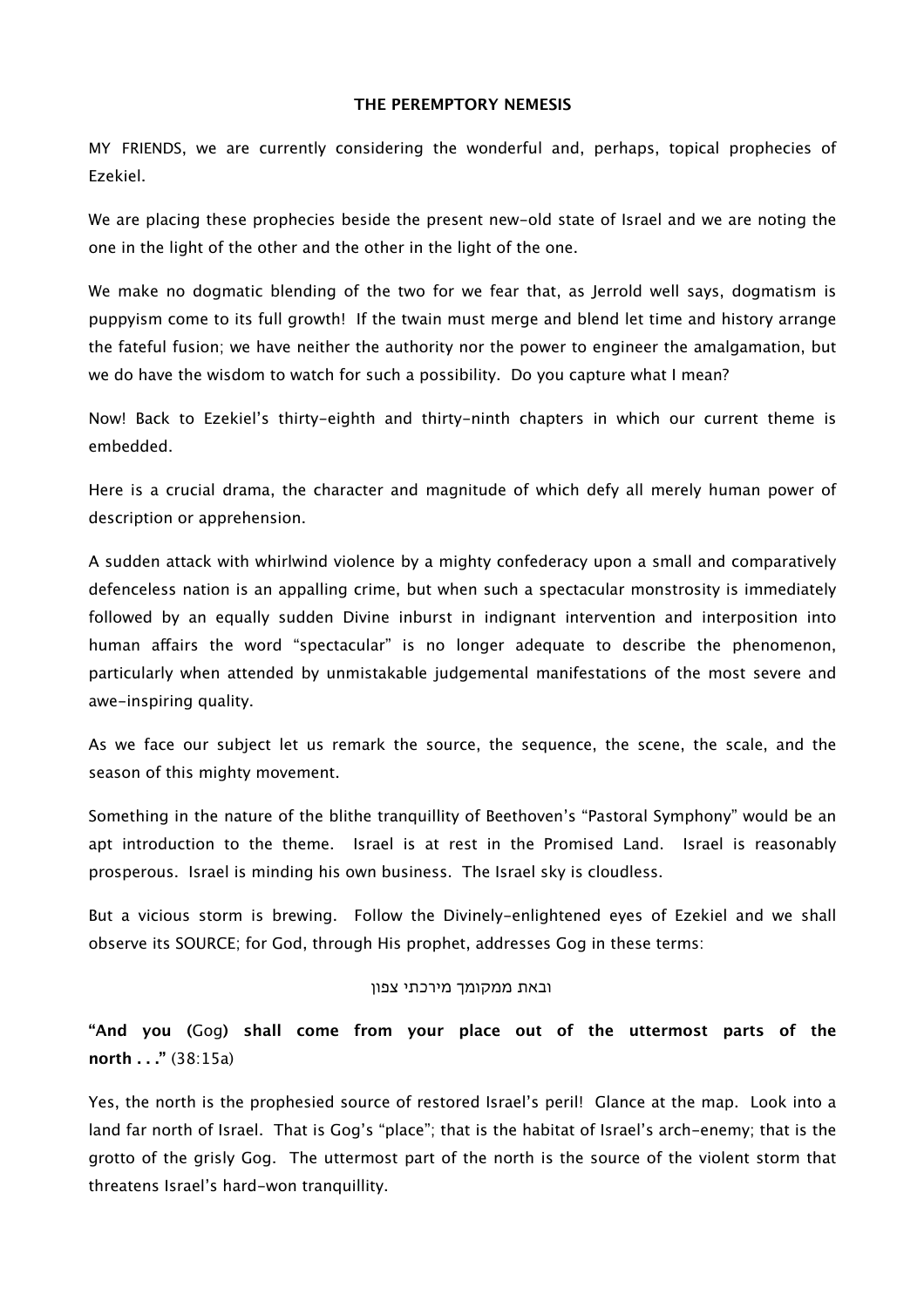Now observe the SEQUENCE.

### **ועלית כשאה תבוא כענן לכסות האר**ץ

## **"You shalt ascend and come like a storm, you shalt be like a cloud to cover the land . . ."** (38:9)

At this juncture I find it advisable to remind you of a previous message in this very series to which I have the subtitle: "THE CANON OF DOUBLE SENSE" and in which I drew your attention to a proven principle of prophetic interpretation in which it is recognized that, where Divine predictive prophecy is concerned, a first historic accomplishment, chronologically nearer the prophet's time, employs some of the terms and properties of the ultimate total prediction without necessarily absorbing or exhausting them, but leaves the prophetic total itself to an occasion chronologically more remote.

Thus the earlier historic movement becomes married to the initial predictive prophecy preceding it to combine with it in forming an even more formidable attestation and assurance of full historic fulfilment of the total content of the prediction in the more remote occasion.

I feel it is now competent for me to proceed by suggesting to you that, in the prediction immediately before us, the prophet employs language which not only fits the times in which he himself lived but which is equally capable of perfect adaption and adoption to our current generation.

Listen again to these words addressed to Gog:

### **"You shalt ascend and come like a storm, you shalt be like a cloud to cover the land . . . "**

My friends, just ponder this language but for a moment. What does it suggest to our modern mind? Is it not the language of the skies? The more I turn these suggestive words over in my mind the more I seem to hear the roar of aeroplane engines and to behold the skies above clouded over with squadron after squadron of aircraft overshadowing the land beneath like some sinister umbrella clouding out the light and life above it.

Did the prophet himself realize the aptness and adequacy of his language to our modern times? Did the Divine Mind Who inspired the prophet's language share with His prophet the full possible content and implication of His words? I know not but, be that as it may, we must admit that the language is apt and also adequate to such a modern movement as sudden air attack implies.

Let us clearly note that the prophet does not predict that Gog will launch an air-invasion of Israel, nor do I venture for a moment to incur the prophet's displeasure by asserting that he did say so. Ezekiel merely predicts the invasion and I merely suggest that his language conjures modern thoughts of aerial activity, so that if the invasion did comprehend, in part, that character we would not be doing any violence to Ezekiel's language.